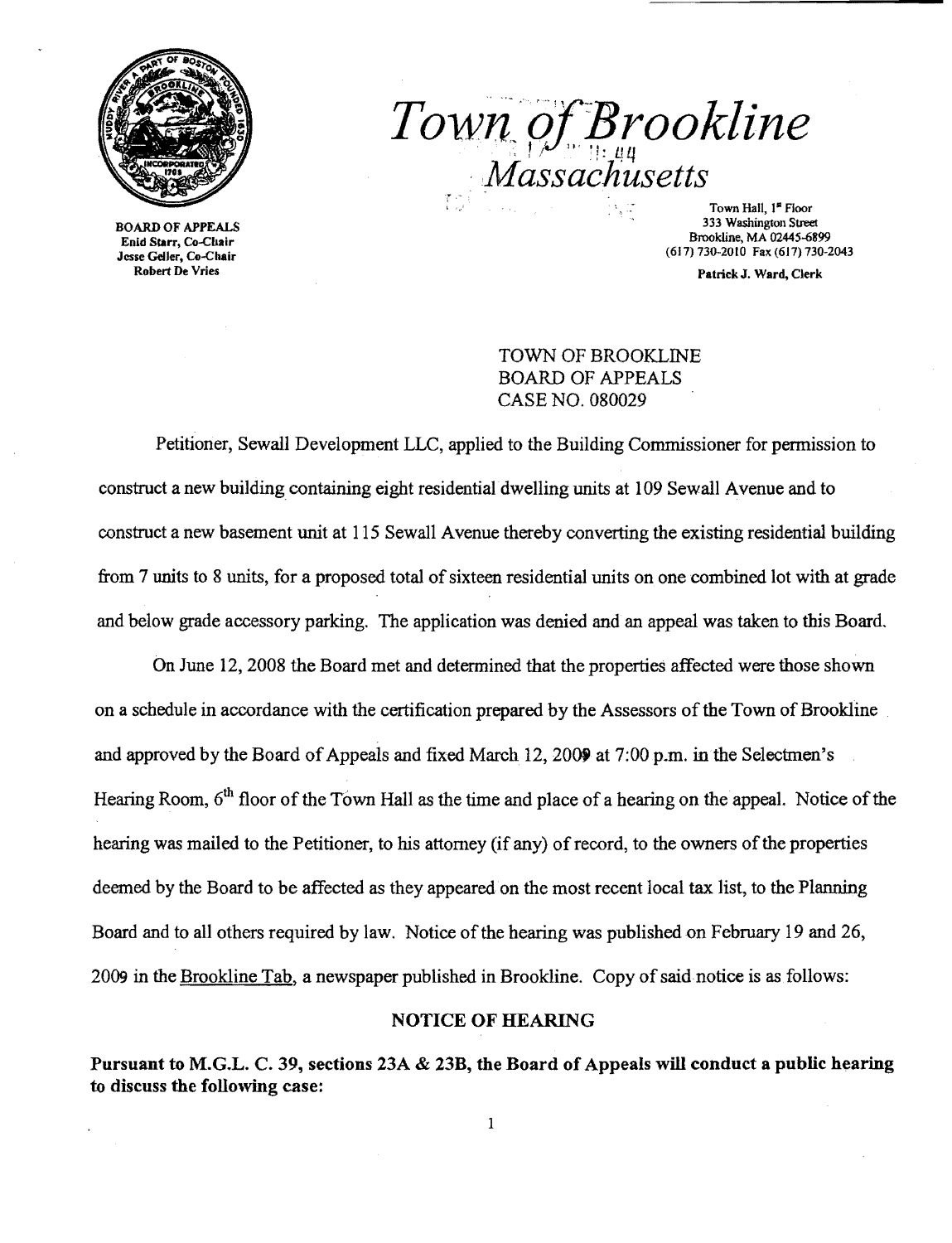Petitioner: SEWALL Development LLC Location of Premises: 109 & 115 Sewall Avenue Date of Hearing: 3/12/2009 Time of Hearing; 7:00 p.m. Place of Hearing: Selectmen's Hearing Room,  $6<sup>th</sup>$  fl.

A public hearing will be held for a variance and/or special permit from:

- 1) 4.08.4; Affordable Housing Requirements, Special Permit Required.
- 2) 5.03; Spacing of Residential Buildings on the Same Lot, Special Permit Required.
- 3) 5.05; Conversions; Special Permit Required.
- 4) 5.09.2. d; Design Review, Special Permit Required.
- 5) 5.43; Exceptions to Yard and Setback Regulations, Special Permit Required.
- 6) 5.50; Front Yard Requirements, Variance Required.
- 7) 5.60; Side Yard Requirements, Variance Required.
- 8) 5.91; Minimum Usable Open Space, Variance Required.
- 9) 6. 01.2.a; General Regulations Applying to Required Off-Street Parking Facilities, Special Permit Required.
- 10) 6.02.1; Table of Off-Street Parking Space Requirements, Variance Required.
- 11) For the Design of All Off-Street Parking Facilities
	- 6.04.2. d, Variance Required.
	- 6.04.2. g, Variance Required.
	- 6.04.4. b, Variance Required.
	- 6.04.5. b, Variance Required.
	- 6.04.12, Special Permit Required.

12) 8.02.2; Alteration or Extension, Special Permit Required of the Zoning By-Law to construct a new building containing eight residential dwelling units at 109 Sewall A venue and to construct a new basement unit thereby converting from a 7 unit to an 8 unit residential building at 115 Sewall at 115 Sewall Avenue with a proposed total of sixteen residential units on one combined lot with at grade and below grade accessory parking at 109-115 SEWALL AVE BRKL.

Said Premise located in a M-1.5 and M-2.0 (Apartment House) district.

*Hearings, once opened, may be continued by the Chair to a date and time certain. No further notice will be mailed to abutters or advertised in the TAB. Questions regarding whether a hearing has been continued, or the date and time ofany hearing may be directed to the Zoning Administrator at 617-734 2134 or check meeting calendar* 

*at.·http://calendars.town.brookline.ma.usIMasterTownCalandarl?FormID=158.* 

The Town of Brookline does not discriminate on the basis of disability in admission to, access to, or *operations ofits programs, services or activities. Individuals who need auxiliary aids for effective communication in programs and services of the Town of Brookline are invited to make their needs known to the* ADA *Coordinator, Stephen Bressler, Town ofBrookline,* 11 *Pierce Street, Brookline, MA 02445. Telephone:* (617) *730-2330; TDD* (617) *730-2327.* 

### Enid Starr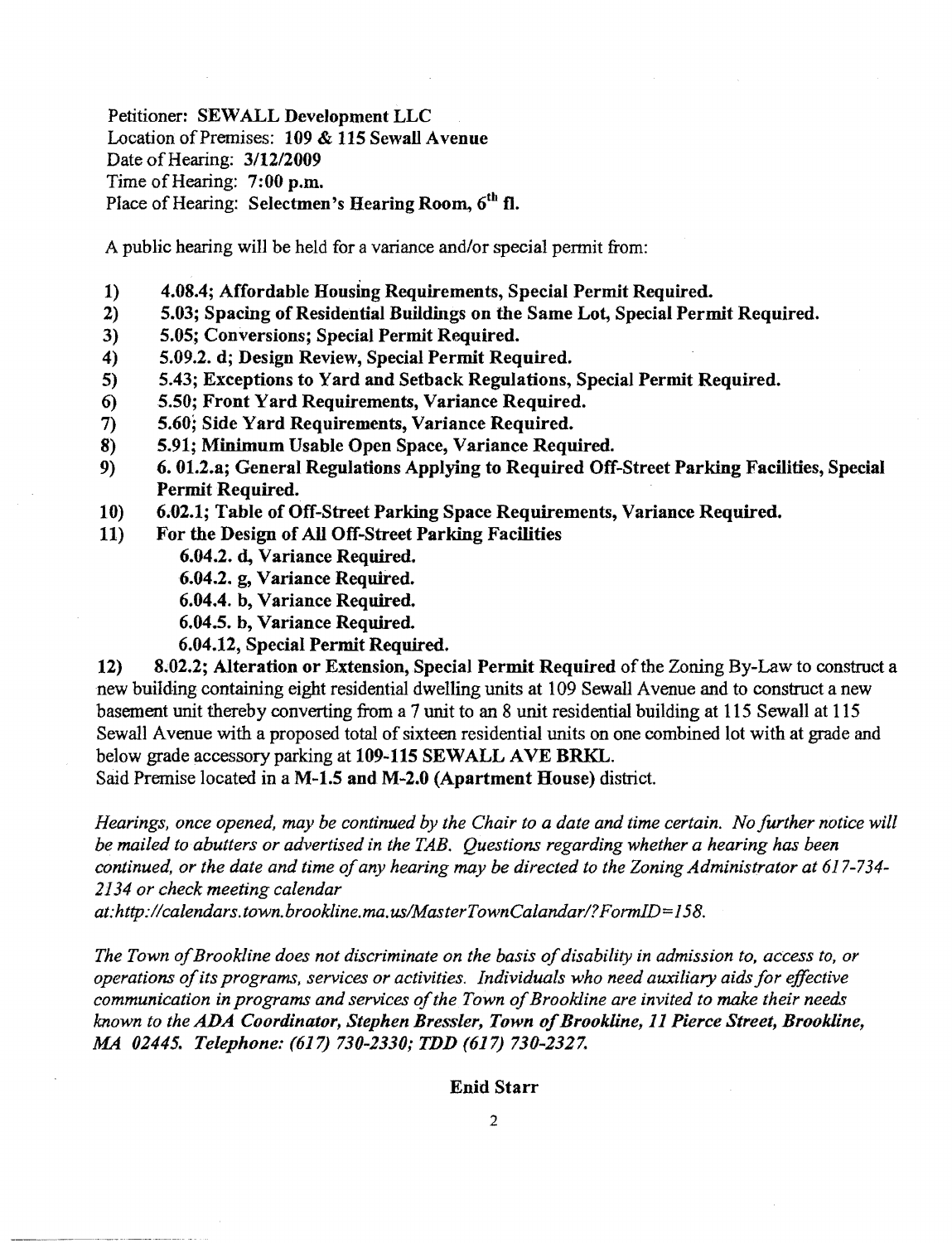## Jesse Geller Robert De Vries

At the time and place specified in the notice, this Board held a public hearing. Present at the hearing was Chairman, Enid Starr and Board Members, Jonathan Book and Rob De Vries. The petitioner was represented by their attorney, Attorney Jeffrey Allen of Denner Pellegrino, LLP, 4 Longfellow Place,  $35<sup>th</sup>$  Floor, Boston, MA 02114.

At the hearing, Lara Curtis, Planner, distributed the Planning Board Report dated December II, 2008. Mr. Allen then described the factual background for the petition as follows:

109-115 Sewall Avenue consists oftwo parcels located approximately midway on Sewall Avenue between St. Paul and Kent Streets. Currently at 115 Sewall Avenue is a  $3\frac{1}{2}$ -story multi-family dwelling that was built in 1928 with seven units. The lot at 109 Sewall A venue is currently vacant except for a single-story multi-bay garage at the rear; the two-family Victorian that was on the lot burned down in March 2008. Surrounding properties include another Victorian at 103 Sewall Avenue, which contains 7 units and was also damaged during the fire, and a variety of three-story masonry multifamily buildings on both sides of Sewall Avenue.

The Petitioner, Sewall Development LLC, proposes to renovate and convert the existing 7-unit dwelling located 115 Sewall Avenue into an 8-unit dwelling by adding a unit in the basement. A new building would be constructed at 109 Sewall Avenue with 8 units, for a proposed total of 16 residential units on one combined lot. The new building at 109 Sewell Avenue would be connected by a fire wall, but there would be no direct access between the two buildings.

The 109 Sewall Avenue building would be four stories tall and consist of 17,085 square foot with three units on the first floor, two units each on the second and third floors, and one unit on the fourth floor. Two of the units on the first floor would be affordable. The building's main entrance would be located on the front façade of the building and another entrance would be located on the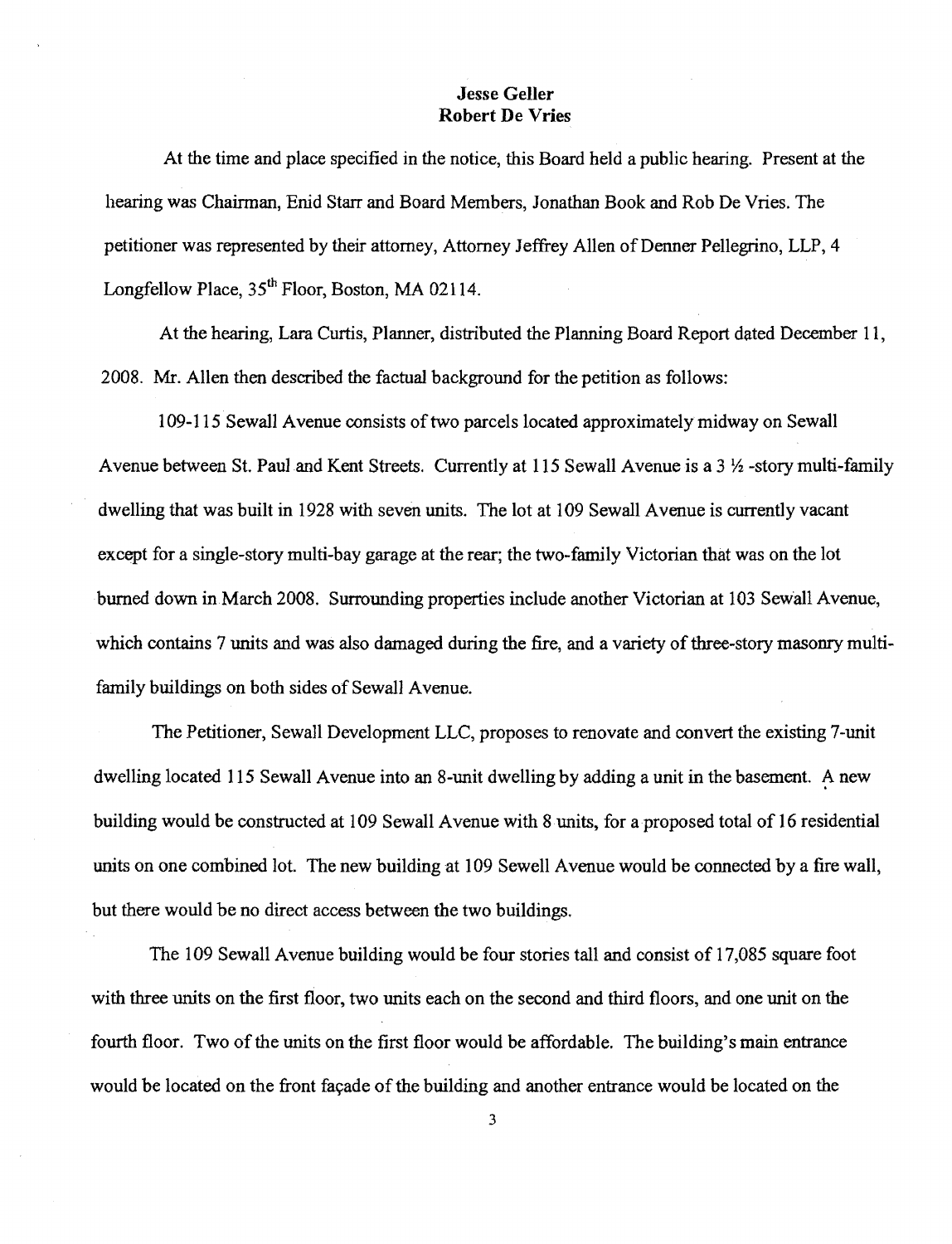interior side of the building near 115 Sewall Avenue. An egress-only door would be located on the other side of the building next to the driveway. The front entrance would have an accessible ramp. The new building at 109 Sewall Avenue would be finished primarily with brick, and with copper-colored aluminum panels at the fourth floor and on the rear bay. The fourth floor would be setback allowing for a porch and an infinity pool on the third floor.

The exterior alterations for 115 Sewall Avenue are minor, and include the installation of new windows. The building would have two units on each floor, including two in the basement for a total of 8 units.

The entire building at 109 Sewall A venue would be set back from the alignment of 115 Sewall Avenue allowing for visible green space, which was requested by neighbors of the building. This would leave a significant portion of the side facade of 115 Sewall Avenue exposed, which is an existing condition.

The driveway on the side of 109 Sewall Avenue would lead to parking spaces for both buildings: 7 spaces in the existing garage at the rear, 9 open air spaces (including two accessible) behind the buildings; and 16 spaces in an underground garage beneath 109 Sewall Avenue. The garage would also have a small room for trash containers.

Mr. Allen reviewed the zoning relief necessary for this project to go forward. The zoning relief required is:

**Section 4.08.4 - Affordable Housing Requirements:** A special permit is required for the development of affordable housing units in any project that results in the creation of six or more dwelling units. In . accordance with **Section 4.08,** the developer is required to provide 15 percent of the new units containing 15 percent of the bedrooms as affordable, or in the alternative, a cash payment. In support of this special permit, Petitioner has proposed a two-bedroom unit and a one-bedroom unit. Although this

4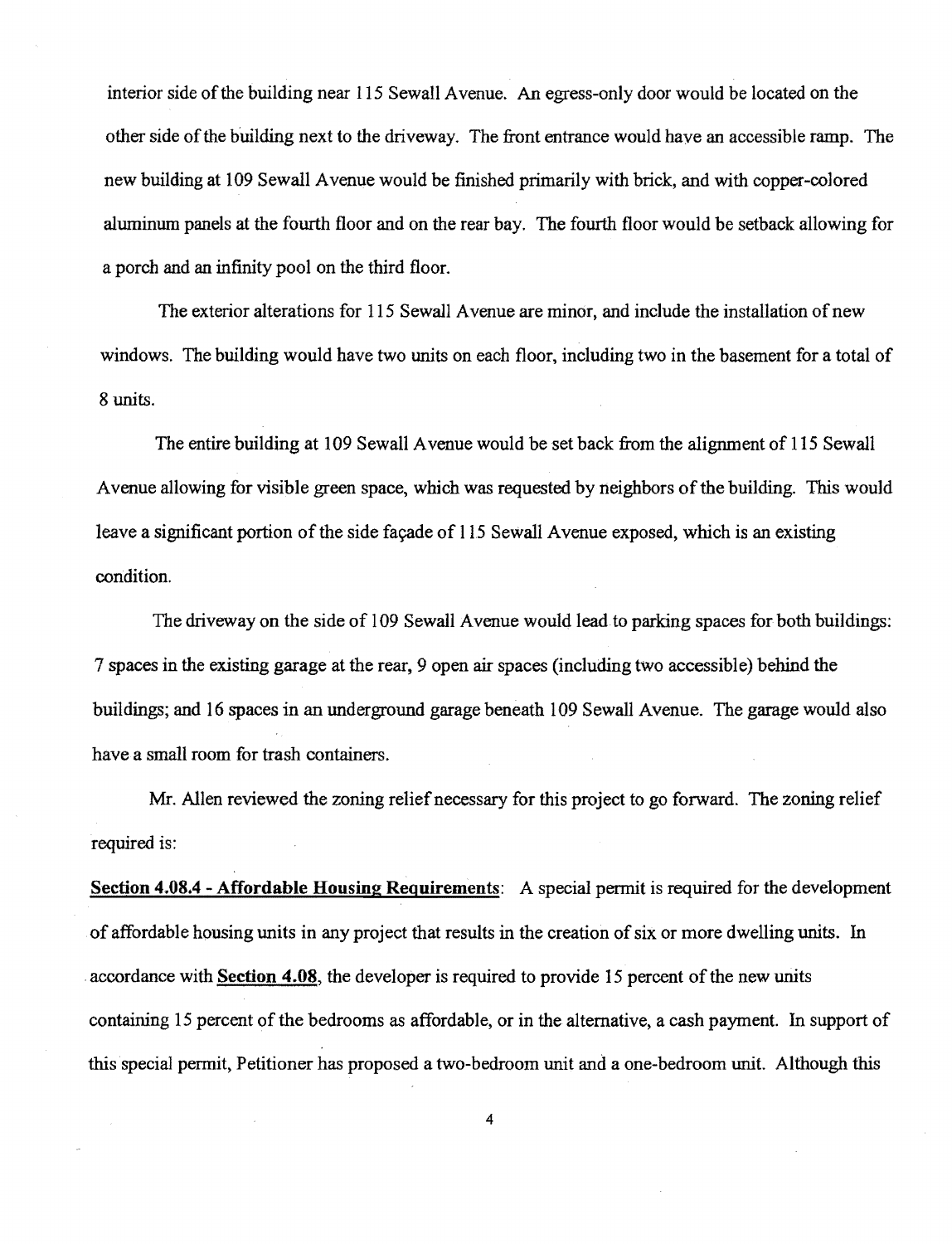does not strictly comply with the bylaws, this is a more expensive proposition than providing a cash payment. In addition, the Housing Advisory Board prefers the Petitioner's proposition to make two. units affordable over the alternative cash payment.

Section 5.03 - Spacing of Residential Buildings on the Same Lot: A special permit is required where a building is proposed to be constructed on a property where there is an existing residential building and the yard dimension requirements in Section 5.04 are not met. The Board of Appeals may by special permit modify the yard dimensions between such buildings designed and intended to remain under the same ownership and management. The petitioner believes that this special permit should be issued because the buildings will remain under the same ownership and management.

Section  $5.05$  – Conversions: When a structure is converted to create additional dwelling units, the structure shall conform to all dimensional requirements specified in Section 5.01. The Board of Appeals may by special permit waive any of the dimensional requirements except minimum lot size, provided that no previously existing nonconformity is increased. The structure at 115 Sewall Avenue is being converted to create an additional dwelling unit in the basement, but the structure does not currently conform to front and side yard setback requirements. The Special Permit should be granted because there are no structural or exterior alterations to 115 Sewall Avenue.

Section  $5.09.2.d$  — Design Review: Multiple dwellings with four or more units on the premises require a special permit subject to the design review standards listed under **Section 5.09.4(a-l)**. The applicant has submitted a Community and Environmental Impact Statement. The most relevant sections of the design review standards are described below:

- *Preservation of Trees and Landscape:* Currently the site at 109 Sewall Avenue is cleared of landscaping and structures, except for the garage at the rear, and very little cultivated vegetation is on site. The rear of 115 Sewall Avenue would be used partially for parking, and the rest for usable open space.
- *Relation of Buildings to Environment:* The proposed site is relatively flat and devoid of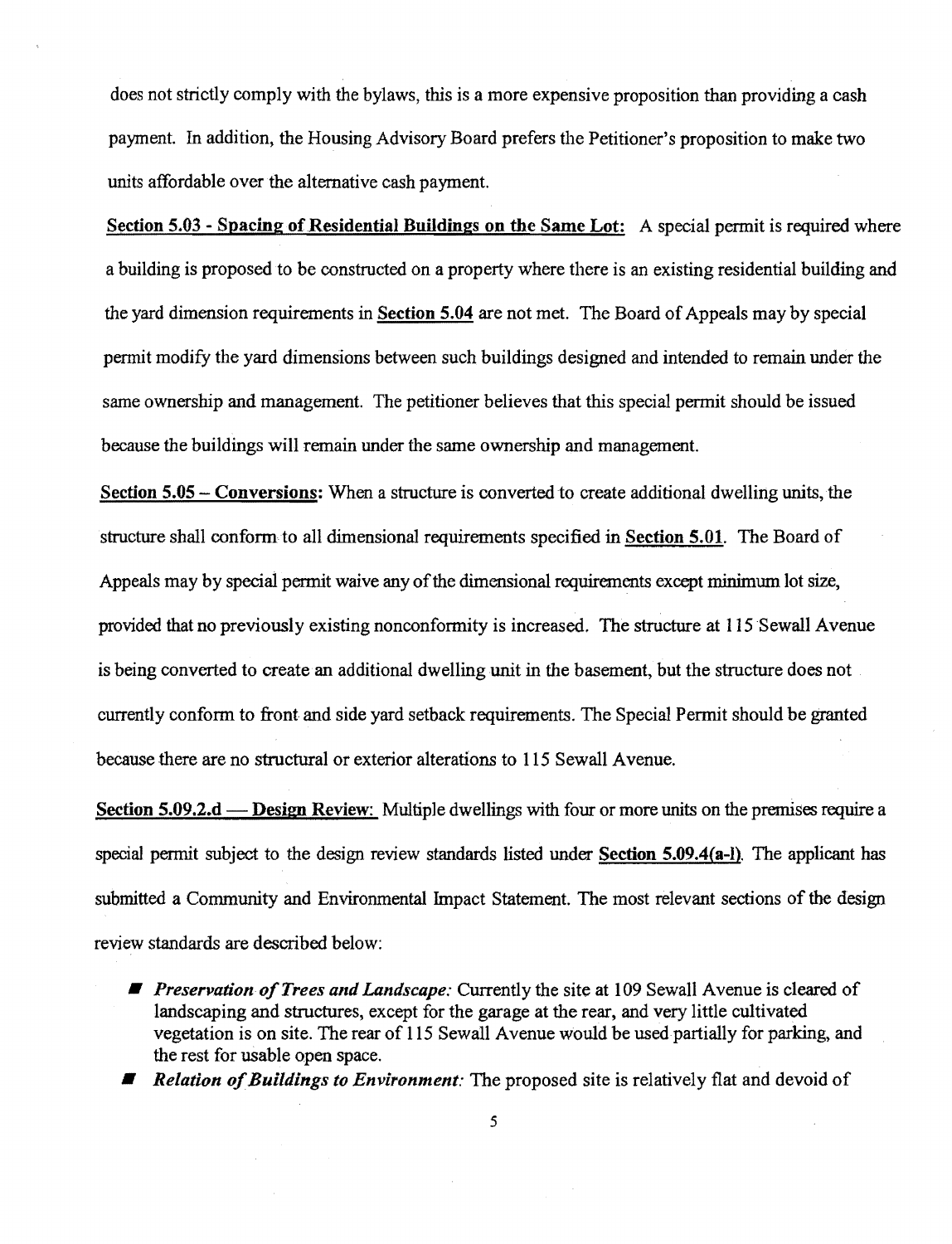significant landscaping. The underground garage would be mostly below grade, and the building will be set back significantly from the front lot line to allow for visible landscaping in the front yard. On-grade open-air parking will be located to the rear of both buildings, and a small amount of usable open space will be located directly behind 115 Sewall Avenue.

*•• Relation of Buildings to the Form of the Streetscape and Neighborhood:* **The proposed** building's front yard alignment has been modified in response to neighbors' concerns to allow for a significant amount of green space in front of the building. The Victorian building's alignment prior to burning down was significantly set back from the street, and the applicant is attempting to provide significant landscaping in the front yard. Therefore, the proposed building'S front yard would be approximately 10 feet deeper than required. The new building would be partially attached to 115 Sewall Avenue by a fire wall; the building at 115 Sewall Avenue is closer to the street, leaving much of that side wall exposed, which is the current situation. The new building would be somewhat taller than 11.5 Sewall Avenue, but with the same number of floors. The new building would also be taller than 103 Sewall Avenue. There is not one consistent building type along Sewall A venue, and the proposed building attempts to incorporate details of 115 Sewall Avenue while still maintaining a contemporary appearance.

*• Open Space:* The proposal meets the requirements for landscaping and usable open space. Usable open space is located both in front of 109 Sewall Avenue and behind 115 Sewall A venue.

- *Circulation:* The proposed building will have two entrances, one main entrance along the front facade and another entrance on the building's interior side, and one egress-only door along the building's other side facade near the driveway. The egress-only door is in response to neighbors' concerns regarding too much activity in the building's side yard. The driveway width is slightly smaller than what is required, as is the maneuvering aisle for the above-ground garage spaces, but the parking facilities are not expected to be less usable as a result
- *FFFER Stormwater Drainage:* The petitioner has not yet submitted a drainage plan, although this should be of some concern due to the addition of significant paved area. A drainage plan should be submitted prior to the issuance of any building permits to ensure all drainage is adequately addressed.
- *Energy Efficiency:* During the Design Group process, the applicant indicated intentions to possibly apply for LEED certification for the new building.

Section 5.50 - Front Yard Requirements:

•

Section 5.60 - Side Yard Requirements:

Section 5.91 - Minimum Usable Open Space:

# Section 6.01.2.a — General Regulations Applying to Required Off-Street Parking Facilities:

In M Districts, when a structure is converted for one or more additional dwelling units, parking

requirements for the entire structure shall be provided. However, the Board of Appeals may by

special permit waive up to one half of the required parking spaces.

## Section 6.02.1 - Table of Off-Street Parking Space Requirements:

6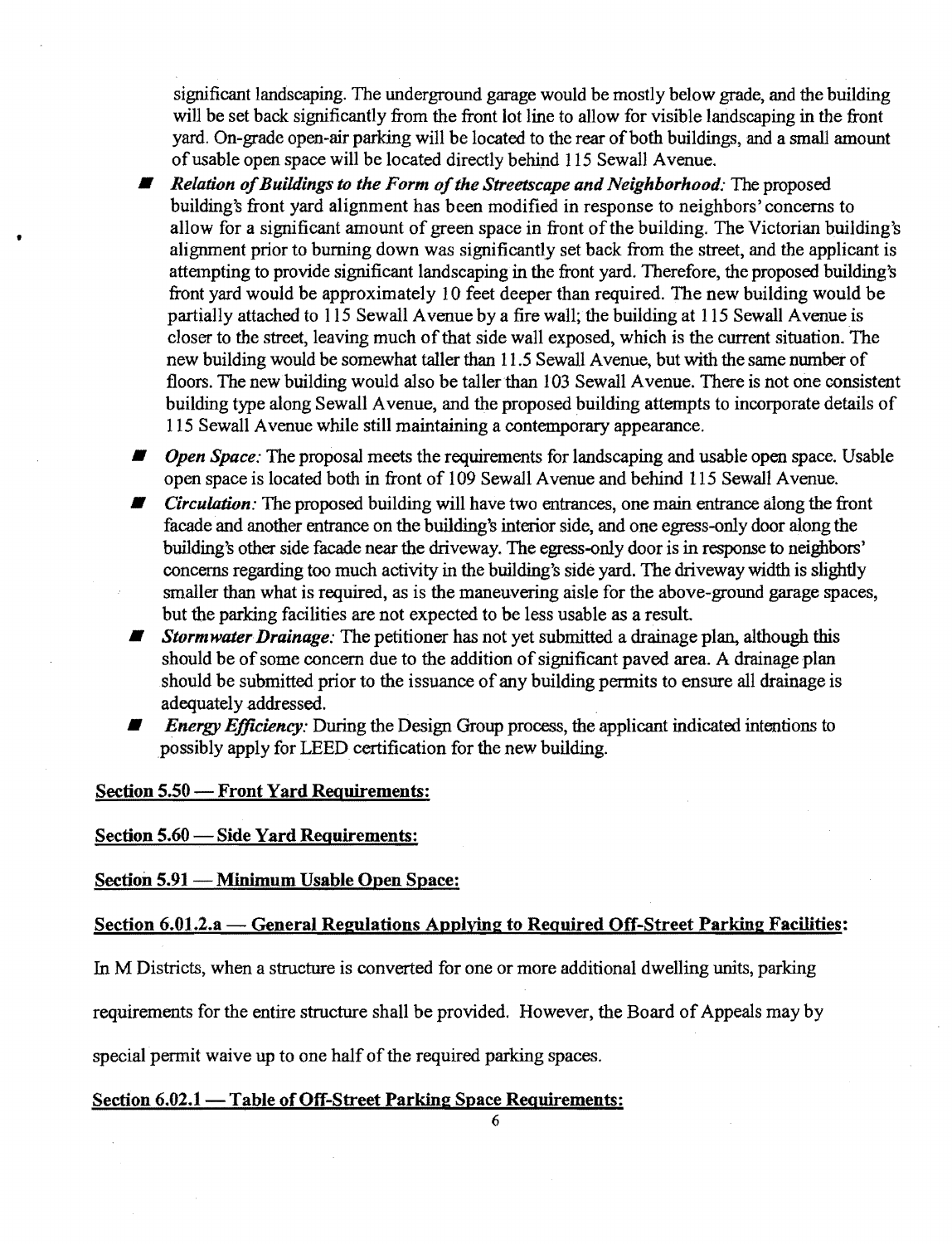# Section 6.04 - Design of All Off-Street Parking Facilities:

*.2.d:* Minimum width of aisles

*.2.g:* Handicapped accessible parking requirements

*A.b:* Entrance and exit drive width

*.5.b:* Driveway side yard setback

Section 8.02.2 — Alteration or Extension: A special permit is required to alter or extend a nonconforming structure.

| 115 Sewall Avenue    | Required                 | Existing          | Proposed          | Finding         |
|----------------------|--------------------------|-------------------|-------------------|-----------------|
| (Existing Building). |                          |                   |                   |                 |
| Front yard setback   | 19.1 feet<br>$(15+H/10)$ | 10 feet           | 10 feet           | Special permit* |
| Side yard setback    | 14 feet                  | $0$ feet          | $0$ feet          | Special permit* |
| Rear yard setback    | 30 feet minimum          | 90 feet           | 90 feet           | Complies        |
| Floor area ratio     | $2.0$ (30,230 s.f.)      | 1.36(20,602 s.f.) | 1.44(21,752 s.f.) | Complies        |
| Height               | 50 feet                  | 41.75 feet        | 41.75 feet        | Complies        |

\*Under Section 5.05, *Conversions*, the Board of Appeals may waive by special permit any

dimensional requirements except for minimum lot size when a dwelling in an M district is

converted to create additional units.

| 109 Sewall Avenue    | Required         | Existing | Proposed                                | Finding                      |
|----------------------|------------------|----------|-----------------------------------------|------------------------------|
| (Proposed Building). |                  |          |                                         |                              |
| Front yard setback   | 20 feet          | n/a      | 27 feet                                 | Complies                     |
| Side yard setback    | 24.8 feet        | n/a      | $30.16$ feet (right)<br>$0$ feet (left) | Complies<br>Special Permit** |
| Rear yard setback    | 30 feet          | n/a      | 47.4 feet                               | Complies                     |
| Floor area ratio     | 1.5(21,013 s.f.) | n/a      | $1.22(17,085 \text{ s.f.})$             | Complies                     |
| Height               | 50 feet          | n/a      | 49 feet                                 | Complies                     |

\*\*Under Section 5.43, the Board of Appeals may waive by special permit yard and setback requirements in return for the provision of counterbalancing amenities or by increasing the depth or area of another yard or setback.

| Parking           | Required  | Proposed          | Finding           |
|-------------------|-----------|-------------------|-------------------|
| Driveway width    | 20 feet   | 18 feet           | Special permit*   |
| Driveway setback  | 5 feet    | 1 foot 10 inches  | Special permit**  |
| Maneuvering Aisle | 23 feet   | 20 feet 10 inches | Special permit*   |
| Parking spaces    | 36 spaces | 32 spaces         | Special permit*** |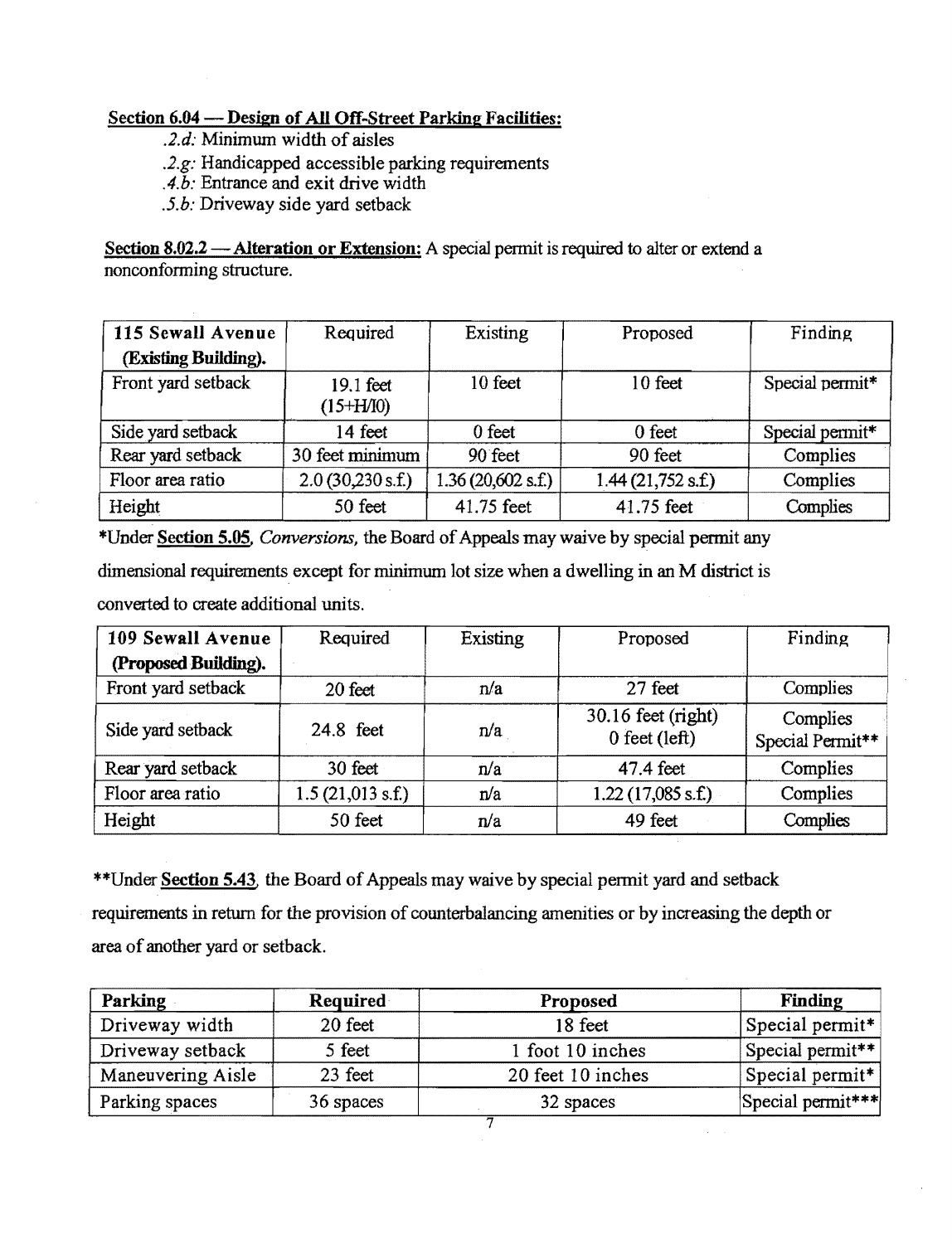\*Under Section 6.04.12. the Board of Appeals may allow by special permit the substitution of other dimensional requirements where new parking facilities are being installed to serve existing structures.

\*\* Under. Section 5.43, the Board of Appeals may waive by special permit yard and setback requirements in return for the provision of counterbalancing amenities or by increasing the depth or area of another yard or setback.

\*\*\* Under Section 6.0 1 .2.a. the Board of Appeals may by special permit waive up to half of required parking spaces when an existing building (115 Sewall A venue) is converted for one or more additional dwelling units. Additionally, under Section 6.02.2.d. the Board of Appeals may allow the number of spaces for affordable housing under Section 4.08 to be reduced. If these two sections are applied, reducing the requirements of 115 Sewall Avenue by half and requiring only one parking space per each affordable unit, the number of required spaces (with relief) would be 25.

| <b>Open Space</b>   | <b>Required</b> | <b>Proposed</b> | Finding  |
|---------------------|-----------------|-----------------|----------|
| Landscaped Open Use | $4661$ s.f.     | 5538 s.f.       | Complies |
| Useable Open Space  | 4738 s.f.       | 5852 s.f.       | Complies |

The Chairwoman asked if there were anyone present in opposition or in favor of this proposal. Several neighbors expressed their opinion on the proposal. The neighbors were not clearly in favor or opposed to the proposal, but they did express their desire for a smaller building at 109 Sewall Avenue but appreciated the evolution of the design of the building through the design review process.

The Board then heard from Lara Curtis, who advised that the Planning Board was not opposed to the proposal to convert the building at 115 Sewall Avenue from a seven-unit dwellingto an eight-unit dwelling and construct a new eight-unit dwelling at 109 Sewall Avenue. The design ofthe building has been extensively revised in response to comments from neighbors and the appointed Design Advisory Group. The building is substantially below the maximum allowed FAR, provides sufficient parking fora building located close to public transit, and meets requirements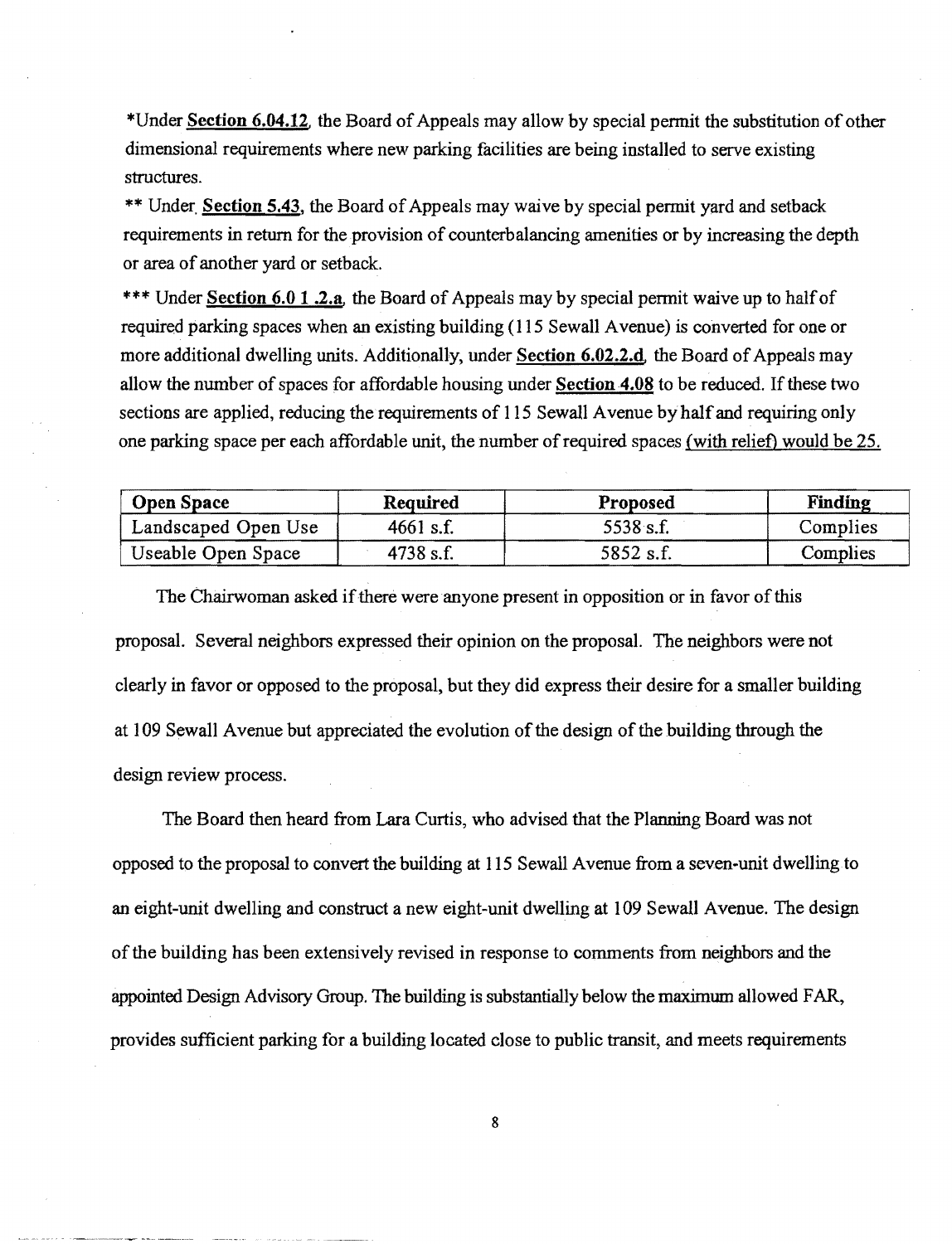for usable and landscaped open space. The Planning Board was also pleased to see the provision for affordable units on site.

The new building largely complies with setback requirements, and fencing and landscaping should help lessen visual impacts on the streetscape. The Planning Board would like the applicant to consider landscaping treatments for the driveway and abutting garage wall that will soften that edge, and the applicant should work with the owners of 103 Sewall A venue on appropriate fencing, including a green fence, along the lot line to provide adequate privacy. The building's exterior has been designed to be contemporary, but its alignment takes into consideration the previous Victorian building's location, and the finishes are substantial and should age well.

Some aspects of the proposal remain unclear and should be addressed prior to issuance of a building permit. These include details regarding lighting, drainage, and trash storage, as well as an updated landscaping plan. These details should be resolved and indicated on appropriate plans and approved by the Planning Board prior to issuance of a building permit. Additionally, a construction management plan should be developed, including emergency contact numbers, so that the construction process is responsive to neighborhood concern.

Walter White, Deputy Building Commissioner, delivered the report of the Building Department. He said that the process for this project had been long and extremely thorough. Ample opportunity has been given to address neighborhood concerns. Accessibility issues in the proposal appear to be compliant. Mr. White said that the Building Department was in support of the proposal, the relief required, and the conditions proposed by the Planning Department.

The Board, having deliberated on this matter and having considered the foregoing testimony, concludes that it is desirable and there are grounds to grant the Special Permits under **Sections 4.08.4,** 

9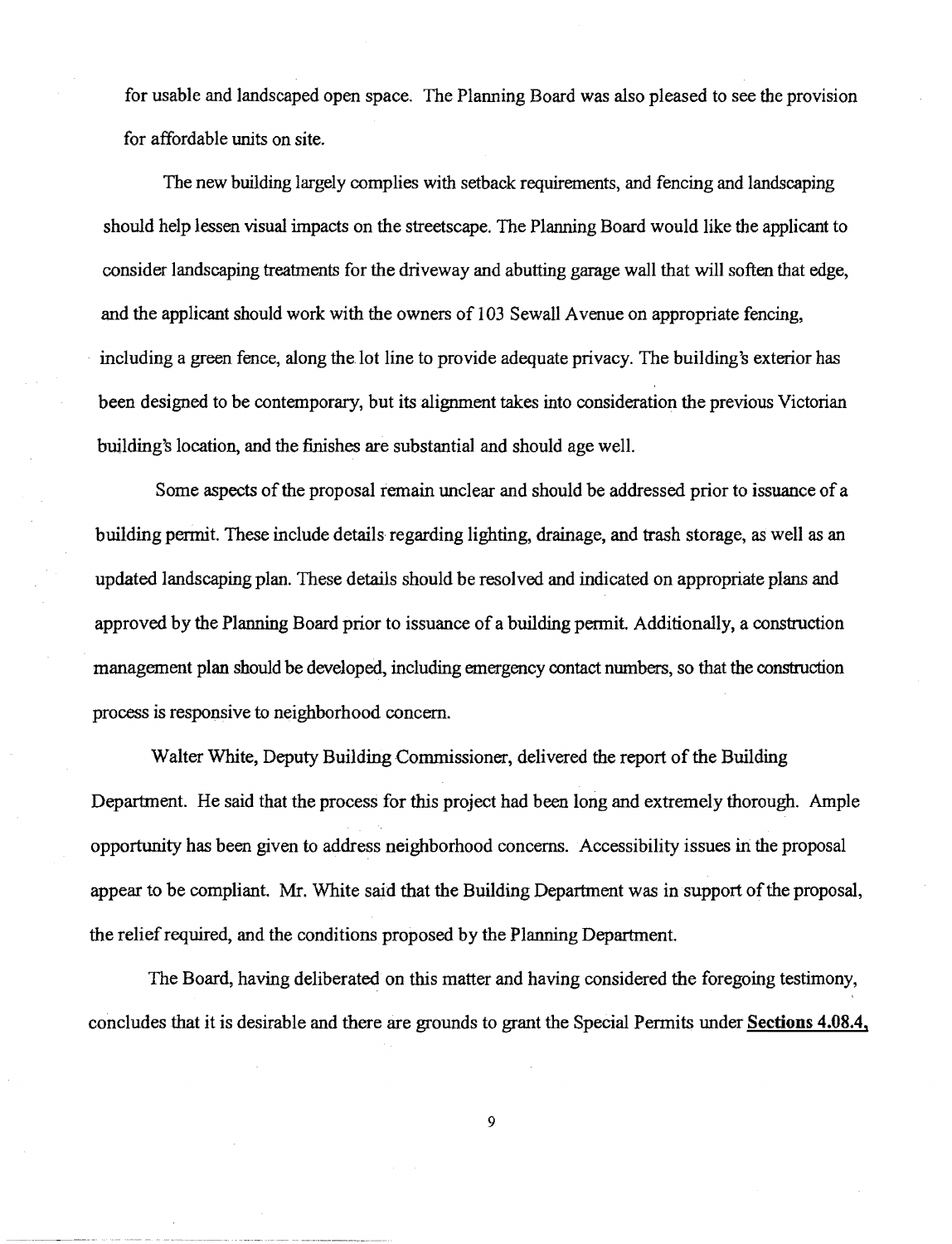#### 5.03, 5.05, 5.09.2.d, 5.50, 5.60, 5.91, 6.01.2.a, 6.02.1, 6.04, and 8.02.2 of the Zoning By-law and makes

the following findings pursuant to Section  $9.05$  of the Zoning By-law:

- 1. The specific site is an appropriate location for such a use, structure or condition.
- 2. The use as developed will not adversely affect the neighborhood and, in fact, will provide additional affordable housing.
- 3. There will be no nuisance or serious hazard to vehicles or pedestrians.
- 4. Adequate and appropriate facilities will be provided for the proper operation of the proposed use.
- 5. The development as proposed will not have any adverse effect on the supply of housing available for low and moderate income people, and will in fact increase it.

Accordingly, the Board grants Special permits pursuant to Sections 4.08.4, 5.03, 5.05, 5.09.2.d,

5.50, 5.60, 5.91, 6.01.2.a, 6.02.1, 6.04, and 8.02.2 of the By-Law subject to those conditions set forth

below.

- 1. Prior to the issuance of a building permit, final plans for 109 Sewall Avenue, indicating façade design colors, materials, windows, rooftop details, walls, and placement of utilities for HVAC and transformers, shall be submitted for the review and approval of the Planning Board. There shall also be an onsite mock-up regarding the brick, windows, and window trim.
- 2. Prior to the issuance of a building permit, final site and landscaping plans for the entire land parcel, indicating site design, landscaping, fencing, lighting, drainage details, and garage or surface parking, shall be submitted for the review and approval of the Planning Board.
- 3. Pursuant to the provisions of *Section 4.08* of the Zoning By-law, the applicant shall provide, as affordable, 15 percent of 9 new units containing 15 percent of 25 bedrooms, except that the units currently identified as "1 Bedroom Unit" and "2 Bedroom Unit" on the *First Floor PIan* in "109 Sewall. Ave, Brookline, MA, December 11,2008" with a total of three bedrooms are an acceptable substitution, provided that
	- a. no building permit is issued until the applicant has submitted, and the Director of Planning and Community Development has approved, a fmal Affordable Housing Plan, which shall include a fmal schedule of units and references to fmal floor plans for the affordable units, which Plan shall be legally binding as part of this special permit;
	- b. fmishes and appliances are the same as market rate units, except where the Director of Planning and Community Development specifically approves, in advance, a request for finishes or appliances that differ;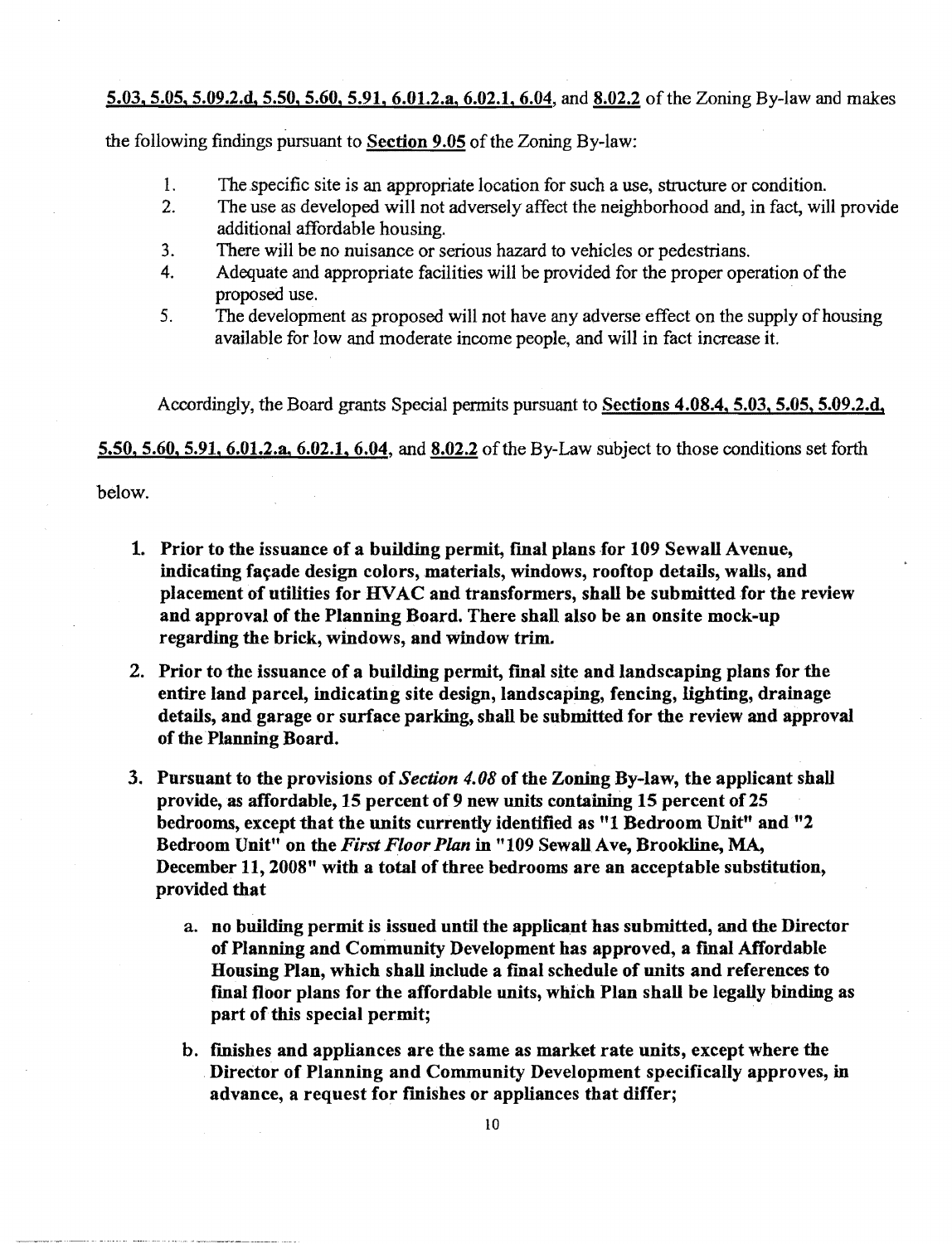- c. the units qualify as low and moderate income housing under the Comprehensive Permit Law (Chapter 40B), including that they shall be sold to households with incomes less than or equal to 80 percent of area median income;
- d. sales prices are established such that a hypothetical household with 1 person more than the number of bedrooms in the unit, with an income set at 10 percentage points less than the applicable income limit would be paying 30 percent of gross income toward mortgage, mortgage insurance, condominium fee and property taxes for a standard thirty-year fixed interest mortgage at 95 percent of sales price;
- e. each affordable unit is sold with the exclusive use of one parking space;
- f. no certificate of occupancy is issued for any market rate unit until:
	- i. the Town has approved initial sales prices for the affordable units, condominium documents, and a marketing and selection plan for the affordable units which provides that priority, as permitted by law or regulation (including Chapter 40B guidelines, for the affordable housing units) to Brookline residents, employees of the Town and the Brookline Housing Authority, and families with children in Brookline METCO program, and
	- ii. both affordable units have obtained a certificate of occupancy, unless otherwise approved by the Director of Planning and Community Development; and
- g. theafIordable units are subject to a restrictive covenant to the Town ofBrookline, permanently controlling the resale price and process for such units.
- 4. Prior to the issuance of a building permit, a construction management plan, including parking locations for construction vehicles, location of portable toilets, and a rodent control plan, shall be submitted for review and approval by the Transportation Director, with a copy of the approved plan submitted to the Planning Department and posted on the Planning Department's website.
- 5. One temporary construction and/or development sign, no greater-than 20 square feet, may be erected on site during the construction and initial sale period, with the design subject to the review and approval of the Assistant Director for Regulatory. Planning.
- 6. A certified as built foundation plan, to ensure conformance to the Board of Appeals decision, shall be submitted to the Building Commissioner for review and approval before the balance of the building permit shall issue.
- 7. Prior to the issuance of a building permit, the applicant shall submit to the